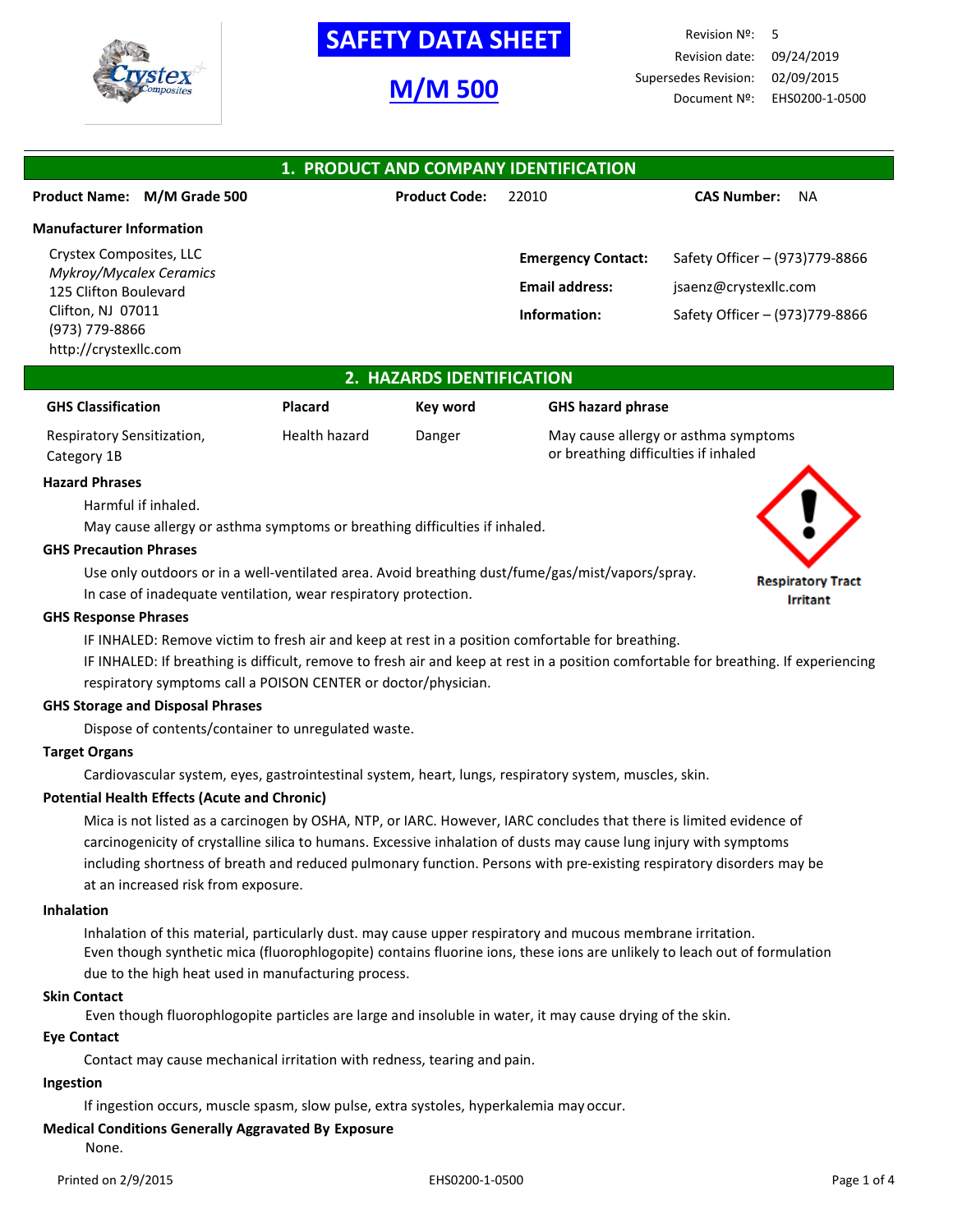

# **-SAFETY DATA SHEET-**

# **M/M 500**

| 3. COMPOSITION/INFORMATION ON INGREDIENTS   |                   |               |  |
|---------------------------------------------|-------------------|---------------|--|
| <b>Hazardous Components (Chemical Name)</b> | <b>CAS NUMBER</b> | Concentration |  |
| 1. Fluorphlogopite                          | 12003-38-2        | 59%           |  |
| 2. Borosilicate glass                       | 65997-17-3        | 38-40%        |  |
| 3. Cryolite                                 | 15096-52-3        | $1 - 3%$      |  |

## **4. FIRST AID MEASURES**

## **Emergency and First Aid Procedures**

If exposure occurs, move to fresh air. Call a physician.

#### **In Case of Inhalation**

If an adverse reaction is observed or irritation develops, remove the person from source of exposure to fresh air. If symptoms persist get medical attention.

#### **In Case of Skin Contact**

Wash the exposed skin with soap and water. If irritation or rash develops get medical attention.

#### **In Case of Eye Contact**

If dust enters eyes, flush immediately with clean water for 15 minutes and call aphysician.

#### **In Case of Ingestion**

Clear material from mouth. If large amounts of material are swallowed seek medical attention. Noharmful effects are expected from a small ingestion.

#### **Signs and Symptoms Of Exposure**

Signs and symptoms of exposure include upper respiratory irritation, gastrointestinal irritation, muscle spasm, extra systoles, bradycardia (slow pulse), hypokalemia (low potassium), and skin and eye irritation,burns.

| <b>5. FIRE FIGHTING MEASURES</b> |    |                                |         |
|----------------------------------|----|--------------------------------|---------|
| <b>Flash Point:</b>              | NA | <b>Auto ignition Point: NA</b> |         |
| <b>Explosive Limits:</b>         | NА | LEL: NA                        | UEL: NA |

## **Fire Fighting Instructions**

Wear positive pressure, self-contained breathing apparatus for firefighting. Use structural firefightingclothing. **Flammable Properties and Hazards Suitable Extinguishing Media**

This material is not flammable or combustible but rather becomes molten. Use any media appropriate forthe surrounding fire, water fog, carbon dioxide, foam or dry chemical.

## **Unsuitable Extinguishing Media**

NA

## **6. ACCIDENTAL RELEASE MEASURES**

## **Steps To Be Taken In Case Material Is Released Or Spilled**

Wear appropriate protective clothing and equipment. Sweep or vacuum up, avoiding the creation ofairborne dust, and collect in a suitable container for disposal. Dust collectors may be used aswell.

## **Protective Precautions, Protective Equipment and Emergency Procedures**

Use a NIOSH approved dust/mist respirator if dust is created.

# **7. HANDLING AND STORAGE**

## **Precautions To Be Taken in Handling**

Avoid generating and breathing dust. Avoid eye contact. Use with adequate ventilation. If clothing becomes contaminated, remove and launder before reuse. Wash thoroughly before eating and drinking.

Food, beverages and smoking materials should not be allowed in the work area.

## **Precautions To Be Taken in Storing**

Store in a dry area away from food and feed products. Avoid dust formation.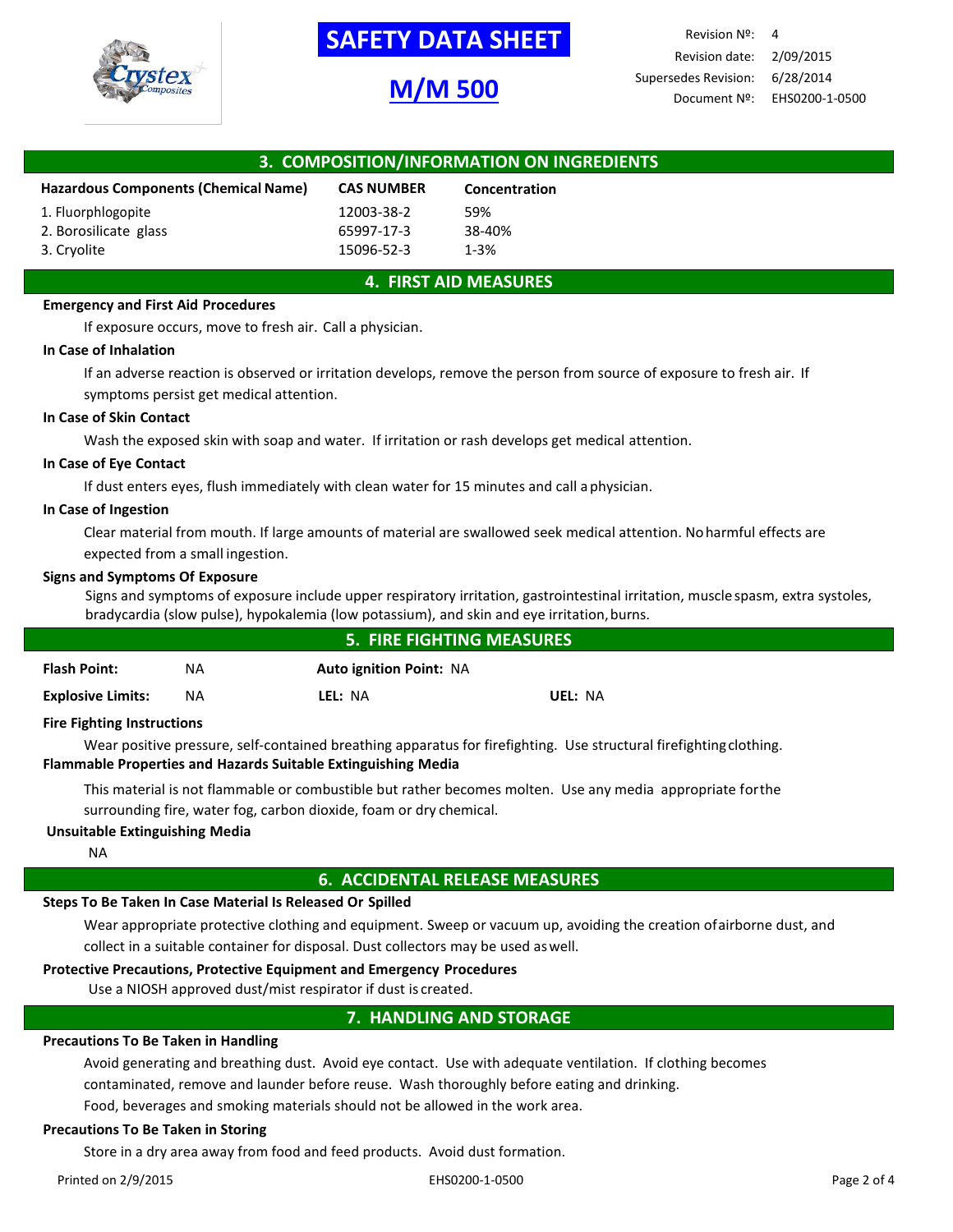

# **-SAFETY DATA SHEET-**

# **M/M 500**

## **Other Precautions**

Mica is not listed as a carcinogen by OSHA, NTP, or IARC. However, IARC concludes that there is limited evidence of carcinogenicity of crystalline silica to humans. Excessive inhalation of dusts may cause lung injury with symptoms including shortness of breath and reduced pulmonary function.

# **8. EXPOSURE CONTROLS/PERSONAL PROTECTION**

| <b>Hazardous Components (Chemical Name)</b> | <b>CAS NUMBER</b> | <b>OSHA PEL</b>              | <b>ACGIH TLV</b>             |
|---------------------------------------------|-------------------|------------------------------|------------------------------|
| 1. Fluorphlogopite                          | 12003-38-2        | 2.5 mg/m <sup>3</sup> (as F) | 2.5 mg/m <sup>3</sup> (as F) |
| 2. Borosilicate glass                       | 65997-17-3        | 15 mg/m $3$ (as total dust)  | 10 mg/m $3$ (as total dust)  |
| 3. Cryolite                                 | 15096-52-3        | 2.5 mg/m <sup>3</sup> (as F) | 2.5 mg/m <sup>3</sup> (as F) |

## **Respiratory Equipment (Specify Type)**

For operations where the exposure limit may be exceeded and dust is generated, a NIOSH approved high efficiency particulate respirator is recommended. Equipment selection depends on contaminates type and concentration. Select in accordance with 29CFR1910.134 and good industrial hygiene practice.

## **Eye Protection**

Normal eye protection should be employed for plant operations. For dusty operations goggles may be required.

## **Protective Gloves**

## **Other Protective Clothing**

## **Engineering Controls (Ventilation etc.)**

Keep area well ventilated.

## **Work/Hygienic/Maintenance Practices**

Wash hands and face thoroughly after exposure.

|                                              |           | 9. PHYSICAL AND CHEMICAL PROPERTIES      |           |  |
|----------------------------------------------|-----------|------------------------------------------|-----------|--|
| <b>Physical State:</b>                       | [ ]Gas    | [ <b>X</b> ] Solid<br>l Liguid           |           |  |
| <b>Appearance and Odor:</b>                  |           | Light gray, odorless, solid sheet or rod |           |  |
| <b>Melting Point:</b>                        | 950ºC     | <b>Evaporation Rate:</b>                 | <b>NA</b> |  |
| <b>Boiling Point:</b>                        | <b>NA</b> | <b>Solubility in Water:</b>              | None      |  |
| Specific Gravity (Water $= 1$ ):             | 2.7       | <b>Percent Volatile:</b>                 | <b>NA</b> |  |
| Density:                                     | <b>NA</b> | <b>Saturated Vapor Concentration:</b>    | <b>NA</b> |  |
| Vapor Pressure (vs. Air or mm Hg):           | <b>NA</b> | Viscosity:                               | <b>NA</b> |  |
| Vapor Density (vs. Air = 1):                 | <b>NA</b> | pH:                                      | NA.       |  |
| $AA$ $CFADII$ $TVI$ $ABID$ $DFA$ $TII$ $HTI$ |           |                                          |           |  |

## **10. STABILITY AND REACTIVITY**

| <b>Stability</b>                                  | Unstable [ ]                 | Stable $[X]$         |
|---------------------------------------------------|------------------------------|----------------------|
| <b>Conditions To Avoid - Instability</b>          | NA.                          |                      |
| <b>Incompatibility - Materials To Avoid</b>       | NA.                          |                      |
| <b>Hazardous Decomposition Or Byproducts</b>      | NA.                          |                      |
| <b>Possibility of Hazardous Reactions:</b>        | Will occur $\lceil$ $\rceil$ | Will not occur $[X]$ |
| <b>Conditions To Avoid - Hazardous Reactions:</b> | NA.                          |                      |